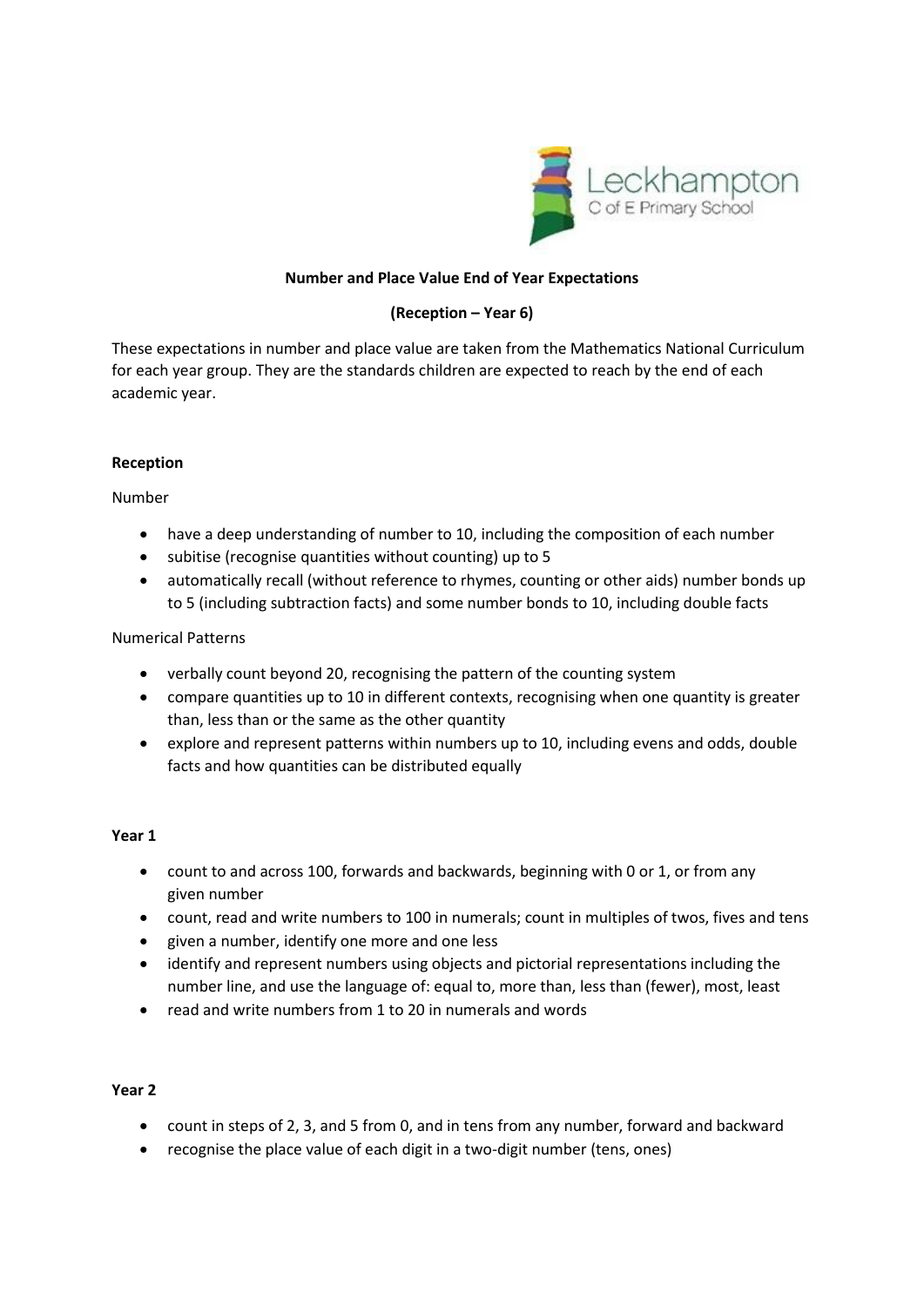- identify, represent and estimate numbers using different representations, including the number line
- compare and order numbers from 0 up to 100; use  $\lt$ ,  $>$  and = signs
- read and write numbers to at least 100 in numerals and in words
- use place value and number facts to solve problems

# **Year 3**

- count from 0 in multiples of 4, 8, 50 and 100; find 10 or 100 more or less than a given number
- recognise the place value of each digit in a three-digit number (hundreds, tens, ones)
- compare and order numbers up to 1000
- identify, represent and estimate numbers using different representations
- read and write numbers up to 1000 in numerals and in words
- solve number problems and practical problems involving these ideas

# **Year 4**

- $\bullet$  count in multiples of 6, 7, 9, 25 and 1000
- find 1000 more or less than a given number
- count backwards through zero to include negative numbers
- recognise the place value of each digit in a four-digit number (thousands, hundreds, tens, and ones)
- order and compare numbers beyond 1000
- identify, represent and estimate numbers using different representations
- round any number to the nearest 10, 100 or 1000
- solve number and practical problems that involve all of the above and with increasingly large positive numbers
- read Roman numerals to 100 (I to C) and know that over time, the numeral system changed to include the concept of zero and place value

## **Year 5**

- read, write, order and compare numbers to at least 1 000 000 and determine the value of each digit
- count forwards or backwards in steps of powers of 10 for any given number up to 1 000 000
- interpret negative numbers in context, count forwards and backwards with positive and negative whole numbers, including through zero
- round any number up to 1 000 000 to the nearest 10, 100, 1000, 10 000 and 100 000
- solve number problems and practical problems that involve all of the above
- read Roman numerals to 1000 (M) and recognise years written in Roman numerals